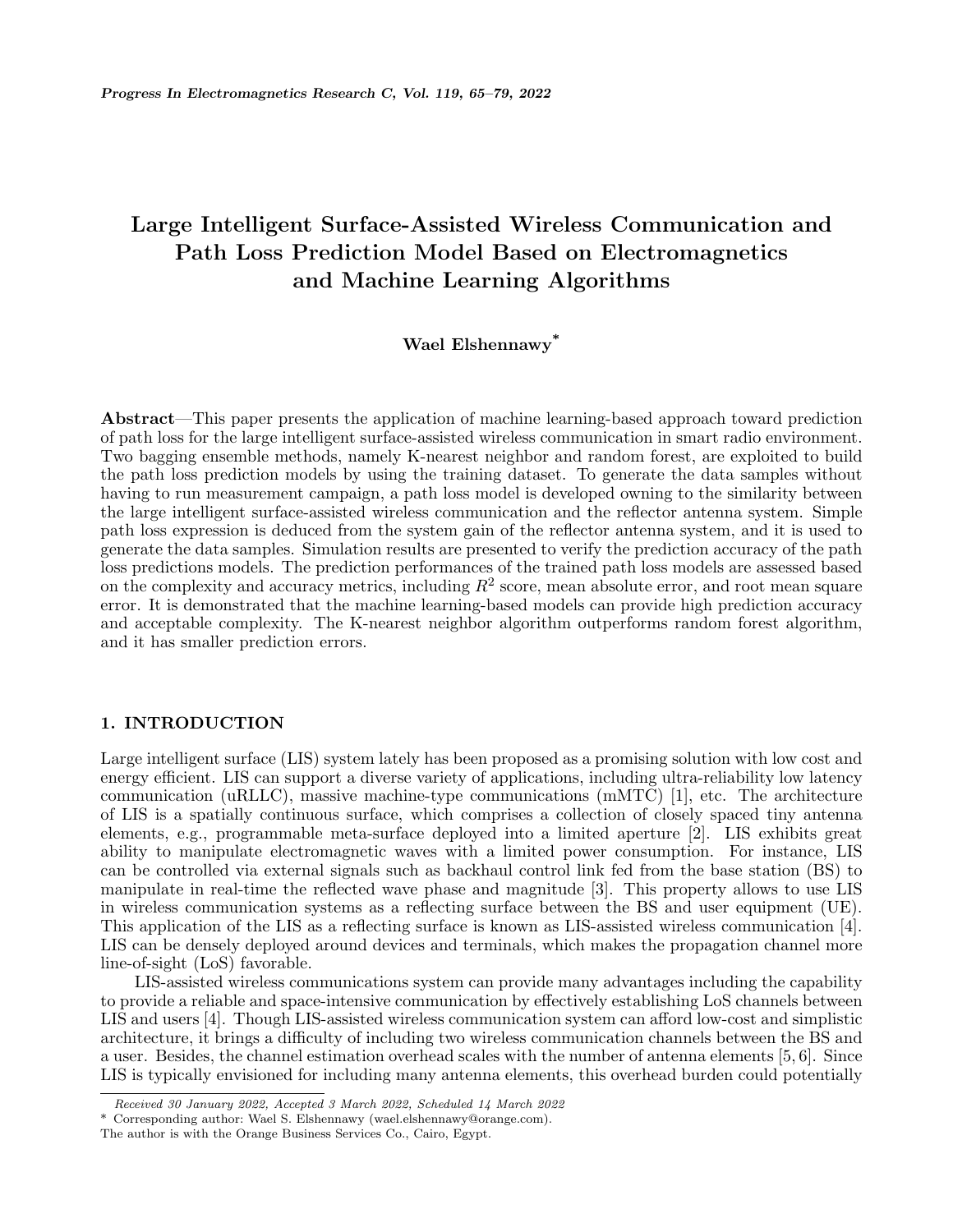be a challenge in LIS implementation. To sum up, channel estimation overhead can pose a significant bottleneck for the deployment of LIS into a smart radio environment.

The existing works for path loss model estimation are mainly based on either analytical models [3, 7, 8] or empirical models [9] which rely on data collected in specific propagation scenarios. Although the empirical models are computationally efficient and easy to implement, the actual path loss at a specific location cannot be accurately computed especially in more general environments [10]. Due to the high cost of carrying out the measurement campaign and the need of developing evaluation metrics and tools for better judging the collected data [11], another candidate solution is to utilize deterministic methods [12] that are based on ray tracing or finite-difference time-domain (FDTD) methods. These deterministic methods are extremely accurate for predicting the spatial distribution of electromagnetic fields, where it is based on radio wave propagation mechanism and numerical analysis for computing the path loss values. The main disadvantage of these deterministic methods is that the computation procedure consumes appreciably more time and memory resources, and thus it is inappropriate to use these complex methods in real-time applications. For instance, ray-tracing method incurs sever computational burden when it is extended to model ultra-wideband (UWB) channel of several Giga-Hertz (GHz). Additionally, the exhaustive computation has to be run again once the propagation environment changes. So, there is a demand on having a trade-off between the estimation accuracy and complexity [2]. Relying on the free-space path loss model for LIS-assisted wireless communication is of no help [1]. The development of a path loss model for LIS-assisted wireless communication channel is of utmost importance. It is necessary, then to develop a physics-based model, to account for propagation environment characteristics and interference at the receiver [2] whilst maintaining low computational complexity.

Recently, machine learning (ML) algorithms have attracted huge interests for addressing the path loss prediction for LIS-assisted wireless communication in [11, 13]. ML techniques are assisted by training models with different channel characteristics as in [14, 15]. It can then instantly adapt to the changes in the propagation environment. In addition, updating the channel information can be done less frequently, which guarantees robust performance. It also aims at reducing the model complexity and increasing the prediction model accuracy. Path loss modeling based on ML methods can be regarded as a data mining task, and ML algorithms can be considered as a valid solution to predict the path loss. Path loss prediction model is classified as a supervised regression problem [11]. The prediction models based on ML methods are able to provide more accurate path loss prediction results than the empirical models [10], and they are more computationally efficient than the deterministic methods [15]. Though ML algorithms overcome challenging issues, namely complexity and time consuming, there is an inevitable trade-off between getting reliable predictions and the vital requirement of tremendous measurements to train the model.

In this paper, prediction models based on ML methods are built for LIS-assisted wireless communication. The dataset is acquired by developing a path loss model rather than relying on collecting data samples by measurement campaign. The resemblance between the LIS-to-UE and the reflector antennas allows to develop a path loss model based on the system gain of a reflector antenna system. For validation purpose, the developed path loss model is corroborated with the work in [16] for the far-field approximation. This simple path loss expression is applied to generate the required data samples, which fulfills the following algorithm functions, namely train, validate, and test the models. Two bagging ensemble algorithms, random forest and K-nearest neighbor (KNN), are implemented to build prediction models. The accuracy of ML-based models is assessed by using statistical error indicators, and the complexity is also evaluated. The importance of input features on the path loss prediction model based on random forest algorithm is analyzed and discussed. The remainder of this paper is organized as follows. The system model is presented in Section 2 followed by the channel model in Section 3. The presented path loss model and path loss model validation are described in Section 4. Section 5 presents the ML-based methods for path loss prediction details, including procedure, data wrangling, features selection, data division, model selection, model training and tuning, model evaluation, and complexity. In Section 6, the performance of path loss prediction models based on ML methods is evaluated by using Matlab and Anaconda software programs. At last, conclusions are drawn in Section 7.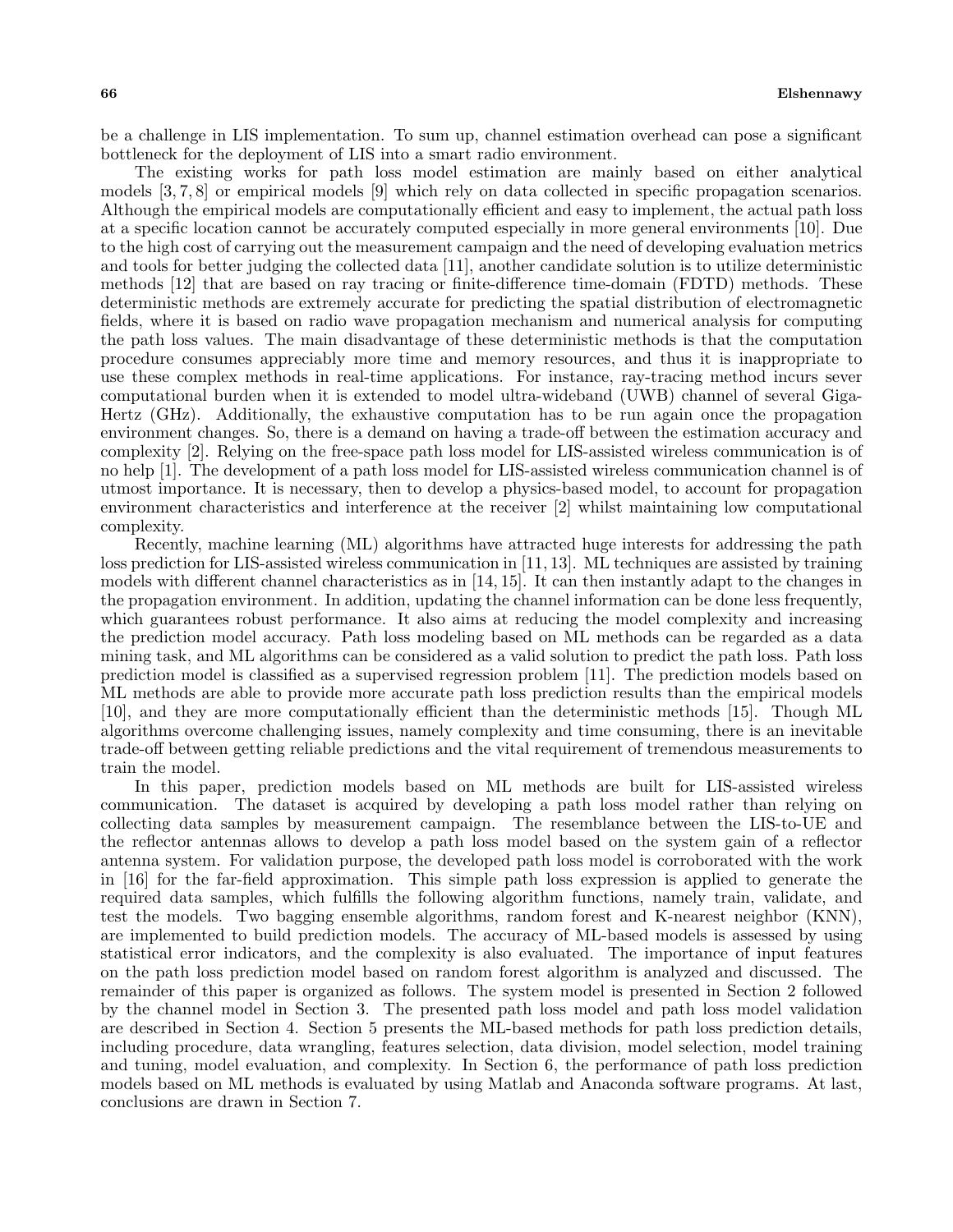#### **2. SYSTEM MODEL**

Consider a circular LIS located on the *xy*-plane with a diameter *d*, and *K* single users are in a threedimensional space as shown in Fig. 1. The geometric center of the LIS is located at the origin  $(x, y, z) = 0$ of the Cartesian coordinate system, while the locations of the users are only limited to the space where *z >* 0. LoS-dominated propagation channel is assumed for far-field scenario, and it can be found in many LIS applications, namely indoor or outdoor open spaces [13, 15], etc. The Euclidean distance between the *k*<sup>th</sup> user located at  $(x_k, y_k, z_k)$  and the LIS center is denoted as the effective distance  $d_k^c$ . The free-space path loss is expressed as a function of the distance between the LIS and the UE, and is given in [17] as

$$
PL_k = \frac{1}{(2\kappa d_k^c)^2},\tag{1}
$$

where  $\kappa = 2\pi/\lambda$  and  $\lambda$  is the wavelength. It is noteworthy that  $PL_k$  is valid wherever  $d_k^c$  is larger than Fraunhofer distance, i.e.,  $d_c^k > 2d^2/\lambda$ .



#### **3. CHANNEL MODEL**

For a far-field scenario, the channel propagation from the *k*th user to any point (*x, y,* 0) located onto the LIS aperture is provided by [18] as

$$
g_k(x,y) = \sqrt{PL_k} \cdot h_k(x,y),\tag{2}
$$

where

$$
h_k(x,y) = e^{-j(\kappa d_k + \varphi_k)},
$$
  
\n
$$
d_k = \sqrt{z_k^2 + (x - x_k^2) + (y - y_k^2)},
$$
\n(3)

 $\varphi_k$  is a random phase following uniform distribution in the range of  $[-\pi, \pi]$ , and  $d_k$  is the Euclidean distance between the *k*th user and any point (*x, y,* 0) located onto the LIS. The channel model analysis has to cover the path loss and other channel characteristics accordingly. The focus here is on the path loss estimation in the far-field region. The shape of the LIS can still be regarded as a continuous surface of fixed area for the far-field region [2], which will be further discussed for the evaluation of the path loss model and draws insights on the free-space path loss of the LIS-assisted wireless communications in the next section.

## **4. LIS-TO-UE PATH LOSS MODEL EVALUATION**

The commonly used path loss in literature [4, 19] assums that the LIS and UE antennas are isotropic whilst deriving the path loss from the Friis transmission equation [20]. On the contrary, only a portion

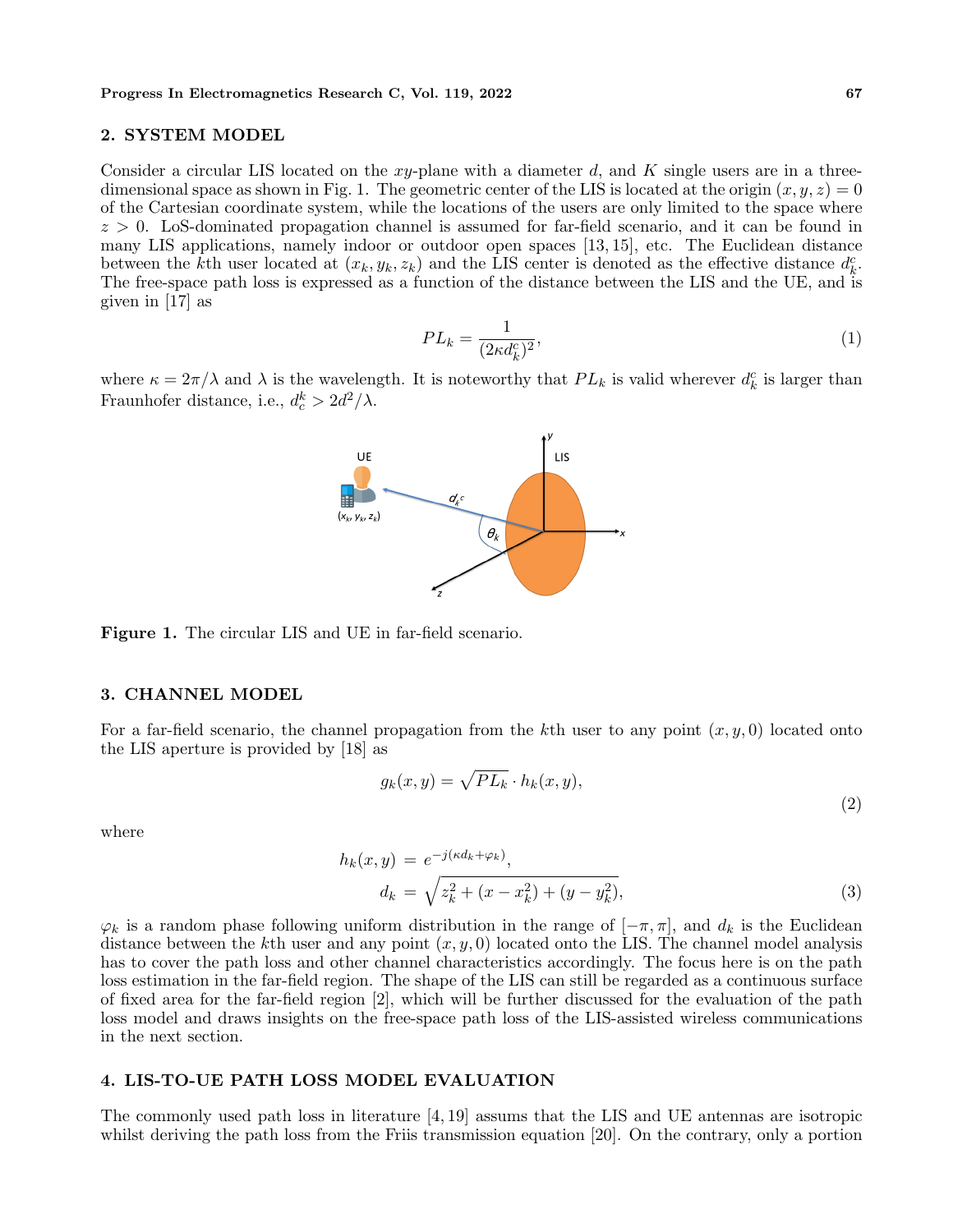of the power radiation pattern emitted by the LIS antenna is intercepted by the UE antenna, which represents the useful power in the LIS-assisted wireless communication. Therefore, it is desirable to separate various parameters associated with the propagation channel (including the LIS and UE), collectively referred to as the path loss from the antennas gain. To accomplish this, free-space path loss model has to be modified to account for these parameters i.e., the antenna efficiencies, Fresnel's correction factor, etc.

Owing to the likeness between the integrated reflector antennas and LIS-assisted wireless communication system, the LIS can be modeled as a uniform phase circular aperture and the UE as a square aperture with a linear phase error. This approximation of UE as a square aperture having a linearphase error is plausible, because the LIS antenna radiation pattern is highly directive, and the attention is always with the radiation at angles confined within the projected area of the UE antenna normal to the incident radiation [21]. Also, the diffraction in the direction of the UE antenna is merely negligible for electrically large structures like LIS. The general integral equation for the radiation intensity in the far-field region for a circular aperture has already been presented by Silver in [22]. Though Silver derives a more intricate diffractivity expression pertaining to the general circular aperture problems in the far-field region, the qualitative aspects differ for the case of LIS-assisted wireless communication than the general case. Notably, there are many differences to consider: the nonuniform illumination of the circular aperture of the LIS and the UE aperture, to name a few.

The aim is to present a tractable and reliable physical and electromagnetic-based model for the LIS-to-UE, that does not include beamforming gain. In [21], the authors discuss the system gain and the radiation efficiency of a reflector antenna system, and a rigorous system gain formula is developed from the aperture field theory, including the radiation efficiency. This yields a gain expression for the reflector antenna system, that comprises a reflector antenna and a receiving antenna located in the far-field region. The system gain expression entails the nonuniform illumination of apertures, effective antenna aperture, near-field effects, etc. In the context of path loss evaluation, the interest is to propose a simple expression for the LIS-to-UE propagation channel, relying on the similarity with the reflector antenna system. So, the path loss model can adopt the following,

$$
PL_k'' = \eta_1 \eta_3 \eta_4,
$$
  
\n
$$
\eta_1 = a_0 \frac{\pi a_k^2 d^2}{4\lambda^2 d_k^2} [1 - a_1 \delta_1 + a_2 \delta_1^2] \cos(\theta)^2,
$$
  
\n
$$
\eta_3 = [(\eta_0)(1 - \lambda/2 a_k^2)],
$$
  
\n
$$
\eta_4 = \left[1 - a_3 \left(\frac{\pi d^2}{4\lambda d_k^2}\right)^2\right] \left[\frac{C^2(\varpi) + S^2(\varpi)}{\varpi^2}\right]^2,
$$
  
\n
$$
C(\varpi) = \int_0^\pi \cos(\pi/2t^2) dt,
$$
  
\n
$$
S(\varpi) = \int_0^\pi \cos(\pi/2t^2) dt,
$$
  
\n
$$
\varpi = \frac{a_k}{\sqrt{2d_k^2 \lambda}}.
$$
\n(4)

The first term in the path loss  $PL''_k$  is the spillover efficiency between LIS and UE, designated as  $\eta_1$ .  $a_0$  is the loss factor associated with LIS that causes a reduction in the peak radiation intensity.  $a_1$  and  $a_2$  are constant terms dependent on the power pattern intercepted by the UE, and  $\delta_1$  is the relative intensity at the edge of UE aperture in the principal plane.  $a_k^2$  is the aperture area of the UE. The second term  $\eta_3$  is the reflection efficiency factor. It is defined here as a multiplication of two terms.  $\eta_0$  is the heat loss caused by currents on the antenna aperture of UE, and  $(1 - \lambda/2a_k)^2$  is the edge efficiency loss due to the discontinuity in the field near the edge of the UE antenna aperture. Other efficiency factors are assumed to be negligible. The third term  $\eta_4$  is Fresnel correction factor.  $a_3$  is a constant term dependent on the illumination taper distribution, and  $C(\varpi)$  and  $C(\varpi)$  are cosine and sine Fresnel integrals. Clearly, the evaluation of path loss for the LIS-to-UE benefits from the similarity found with the reflector antenna system, where it allows to integrate different factors, e.g., radiation efficiency and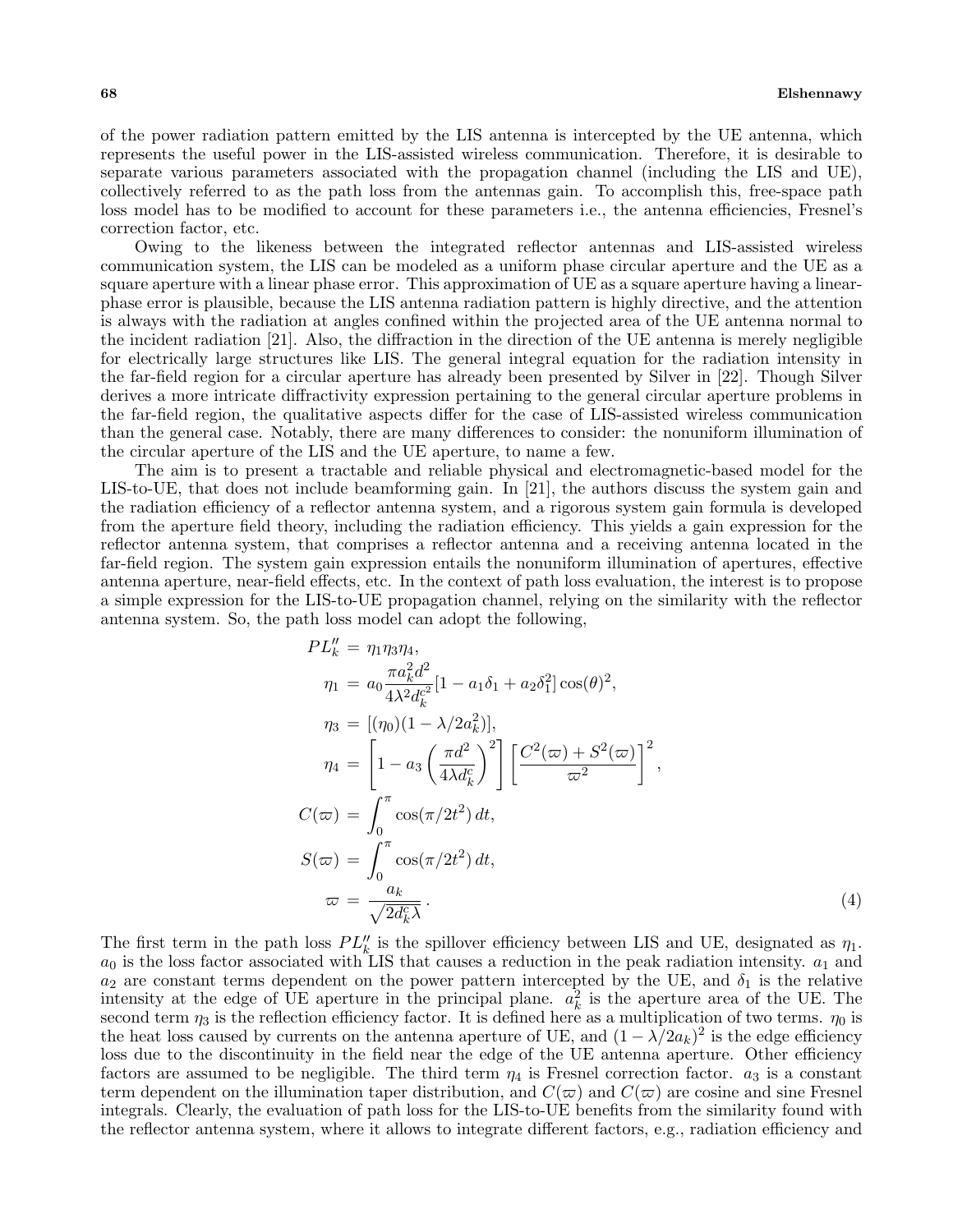Fresnel correction. In subsequent section  $PL''_k$  will be computed for LIS-to-UE in far-field scenario and compared with the plate-scattering based-model discussed in [16].

#### **4.1. Path Loss Model Validation**

Since the path loss model of LIS-assisted wireless communication follows the plate scattering paradigm [16] in the far-field region, this serves as a useful benchmark for the path loss in channels employing LIS. It is necessary to consider that this connection between the plate scattering and the LIS scattering is not universal. The equivalence demonstrated here for validation purpose is attributed to the assumption that LIS is a perfectly conducting flat plate and acts as a monostatic geometry. Therefore, the path loss of the LIS-assisted wireless communication for LIS-to-UE propagation channel can be modeled based on the far-field beamforming case [8], considering that the LIS is partitioned into continuous tiles separated by a distance  $\lambda/2$  each as discussed in [2]. This yields the following

$$
PL_r \le \frac{A_c \eta_t}{(2\pi d_k^c)^2},\tag{5}
$$

where  $\eta_t$  is the total radiation efficiency. The total radiation efficiency term is assumed to be equal to the difference between  $PL_k''$  and  $\frac{A_c}{(2\pi d_k^c)^2}$ . In the evaluation of  $PL_r$ , the upper bound is considered for comparison with other path loss models, because the work in [16] assumes a planar square LIS with uniform antenna elements patterns and  $\lambda/2$  spacing between antenna elements. It is now intriguing to visualize the three path loss models  $PL_k$ ,  $PL_k'$ , and  $PL_r$  for demonstration purpose. Consider that the LIS has a diameter;  $d = 1.22$  (m), and UE has a side length;  $a_k = 0.05$  (m). The UE can move to a distance up to  $d_k^c < 40$  (m). The operating frequency is  $\tilde{f} = 2.6$  GHz. The values of parameters, including  $a_0$ ,  $a_1$ ,  $a_2$ ,  $a_3$ , and  $\eta_0$ , are used for a typical reflector antenna discussed in [21] and are given below in Table 1. The curves for the three path loss models  $PL_k$ ,  $PL'_{k'}$ , and  $PL_r$  are plotted by using a Matlab program [23] and are shown in Fig. 2. The curves show that the  $PL''_k$  and  $PL_r$  are equivalent in the far-field range, and consequently, the results of Equations (4) and (5) are same for the far-field approximation.  $PL'_{k}$  results are compared to  $PL_{k}$  having the same path length, and it is shown that the path loss of the LIS-to-UE is lower than the case of free-space path loss. Referring to the assumption that the LIS is partitioned into continuous tiles, thus LIS can be viewed as an array of diffuse scatters [24] that phase-align their signals at the UE. Hence,  $PL_r$  is merely a multitude of  $PL_k$ associated with diffuse scatters as shown in Fig. 2. It should be emphasized that  $PL'_{k}$  can also show the Fresnel region, where the minimum path loss value occurs at near-radiating distance. Moreover, the area of the LIS antenna aperture plays an important role in controlling the path loss for the LIS-assisted wireless communication. Similarly, this conclusion has been drawn for the power gain between LIS and small/medium intelligent surfaces (SIS/MIS) in [3]. This discussion without resorting to electromagnetic



**Figure 2.** Path loss models.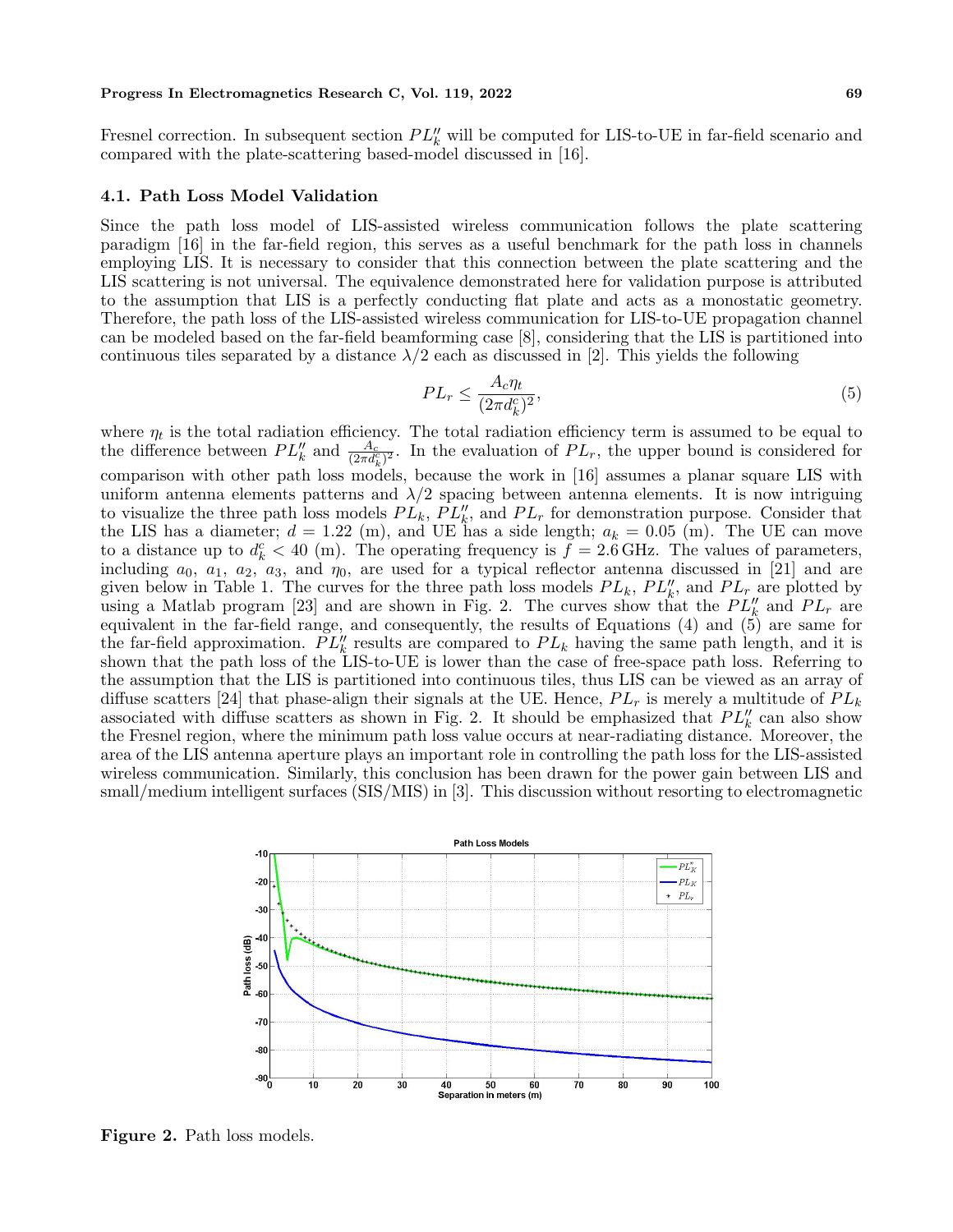| Parameter | Value    |
|-----------|----------|
| $a_0$     | $0.65\,$ |
| $a_1$     | 1.3      |
| $a_2$     | 0.62     |
| $a_3$     | 0.0684   |
| $\eta_0$  | 0.99     |

**Table 1.** Path loss model  $PL''_k$  parameters.

extensive simulations yields a useful guideline for identifying the required LIS physical area to achieve a path loss less than the path length free space channel. In contrast, the physical area is of great concern due to the potentially high cost of the LIS, and the cost is expected to be proportional to physical area and number of antenna elements [19].

## **5. MODELING PATH LOSS USING MACHINE LEARNING METHODS**

Machine learning-based model is data driven modelling. Therefore, the number of data samples is very useful to the improvement of prediction accuracy. Ideally, the data samples are collected from the measurements to get accurate knowledge of the channel characteristics. In some cases, the measurement campaign is even not possible to carry out. Also, the number of measured data sometimes cannot meet the requirements of ML algorithm [11]. Alternatively, a path loss prediction scheme relies on combining the ML-based model and a classical path loss model to generate the required data samples likewise expansion method discussed in [10]. Generally, the goal of the ML method is to find the optimal function, which best describes the relationship between the input features and the output path loss value. In the next subsections, the procedure of ML-based method for path loss prediction will be explored in more details.

## **5.1. Procedure of Machine Learning-based Methods for Path Loss Prediction Model**

The procedure for ML-based method for path loss prediction is described by a block diagram in Fig. 3, which is reproduced from [11] and adapted to the context. The data samples are gathered for a far-field



**Figure 3.** Procedure of machine learning-based method for path loss prediction, reproduced from [11].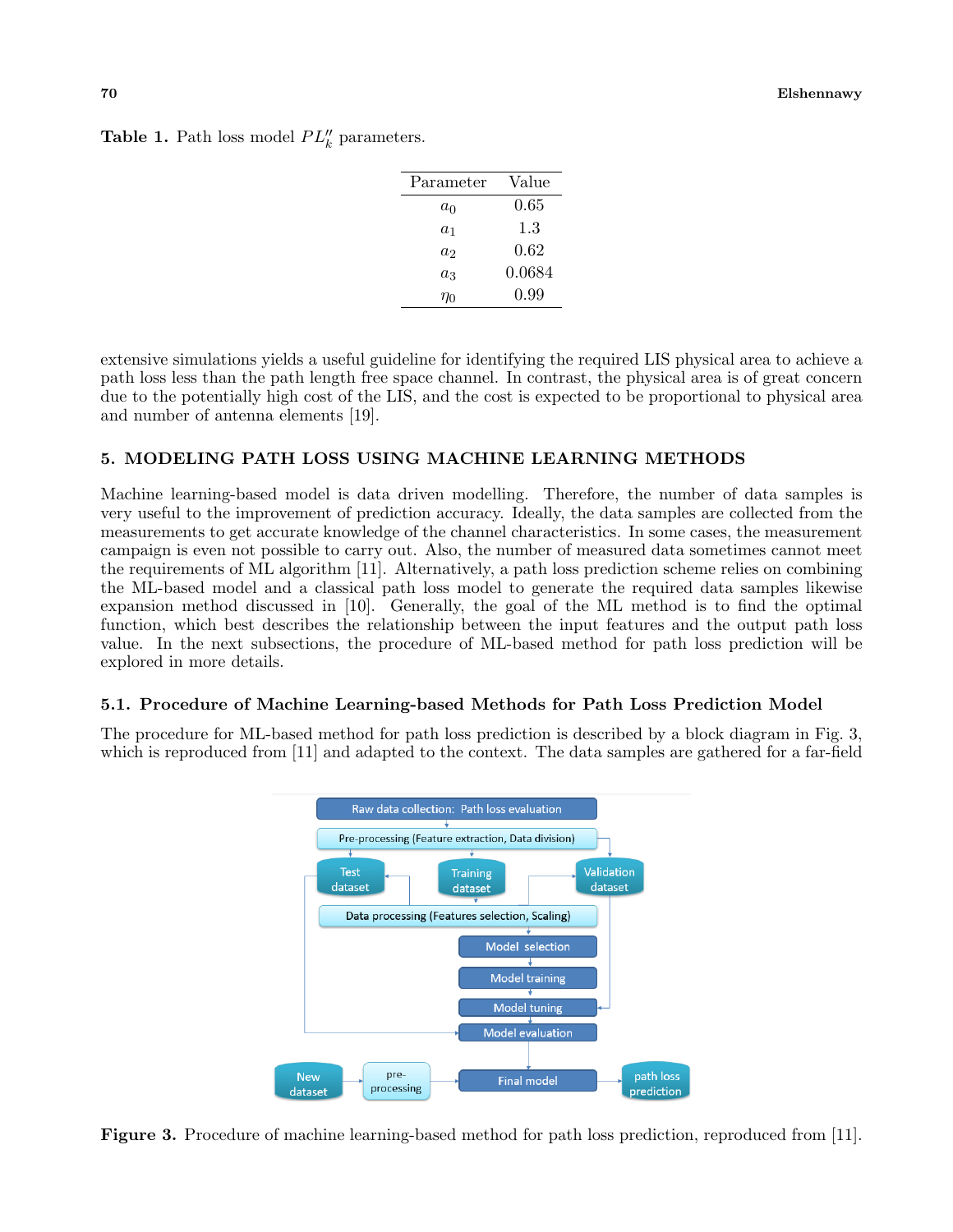scenario based on the developed path loss model discussed earlier. Each data sample is composed of path loss value and input features, e.g.,  $d_k^c$ . Next, the data samples are segregated into three datasets, namely training dataset, validation dataset, and test dataset. This is followed by feature selection and feature normalization. Based on the training dataset and selected ML algorithm, the ML-based model is trained, and its hyperparameters are subsequently optimized by using the validation dataset. After the optimal path loss prediction model has been built, the path loss can be predicted by using the test dataset. The statistical error indicators are applied to assess the prediction accuracy of the trained model. The subsections broadly discuss the various workflow steps of the ML-based method for path loss prediction.

## **5.2. Data Wrangling**

The data samples are computed by randomly displacing the UEs at different locations and calculating the corresponding path loss values. The input features for the free-space case are limited to the systemdependent parameters [11]. The data wrangling implies different functions, e.g., inspect and diagnose data samples, and dealing with outliers [25]. Then, data samples are shuffled by using a pseudorandom number generator to assert that the datasets contain data samples from all classes. This guarantees the same prediction results if one runs the ML algorithm several times.

## **5.3. Features Selection and Extraction**

Feature selection aims to select the optimal subset with the least number of input features, which mostly contribute to learning accuracy [15]. The independent variables accompanied with the propagation channel, including LIS and UE, are collectively referred to as model input features. Retaining the relevant features and discarding irrelevant features directly lead to having good quality of the predictor. The essence of a feature selection method is to make a trade-off between adding the most significant features and minimizing the model complexity; otherwise, it could increase the occurrence of overfitting problem [25]. Although the ML algorithm essentially avoids creating a set of expert-designed rules, it does not mean that prior knowledge of the electromagnetics should be discarded. On contrary, domain expertise with electromagnetic problems can help in identifying the useful model input features, which are much more informative than the initial representation of the data. Five input features have been selected by using correlation method discussed in [26]. These input features of the prediction model are listed below, and their data types and range values are tabulated in Table 2.

| Feature              | Data Type | Range Values                         |
|----------------------|-----------|--------------------------------------|
| $d_k^c$              | Float     | $2.5 < d_k^c \leq 40$ (m)            |
| $h_{y,k}$            | Float     | $0 < h_{y,k} \leq 70$ (m)            |
| $a_k$                | Float     | $[0.01, 0.02, 0.03, 0.04, 0.05]$ (m) |
| $\theta_k$           | Float     | $0 < \theta_k < \pi/2$               |
| $\tilde{\mathbf{Y}}$ | Boolean   | [0, 1]                               |

**Table 2.** Features and range values.

- 1) Propagation distance  $(d_k^c)$ , in meter). Regression with KNN and random forest algorithms are known to have discrete prediction values, which introduce discontinuities problem. In addition to the presented far-field model consider the Fresnel correction factor into the path loss evaluation as depicted in Fig. 2. To have smoother predicted values, the chosen range for the propagation distance has been chosen to extend beyond the near-radiating region.
- 2) UE height  $(h_{y,k}, \text{in meter})$ : the height of the UE measured from the LIS center in y-coordinate.
- 3) UE aperture area  $(a_k^2, \text{ in meter}^2)$ .
- 4) Elevation angle  $(\theta_k)$ : the angle between the LoS path and xy plane.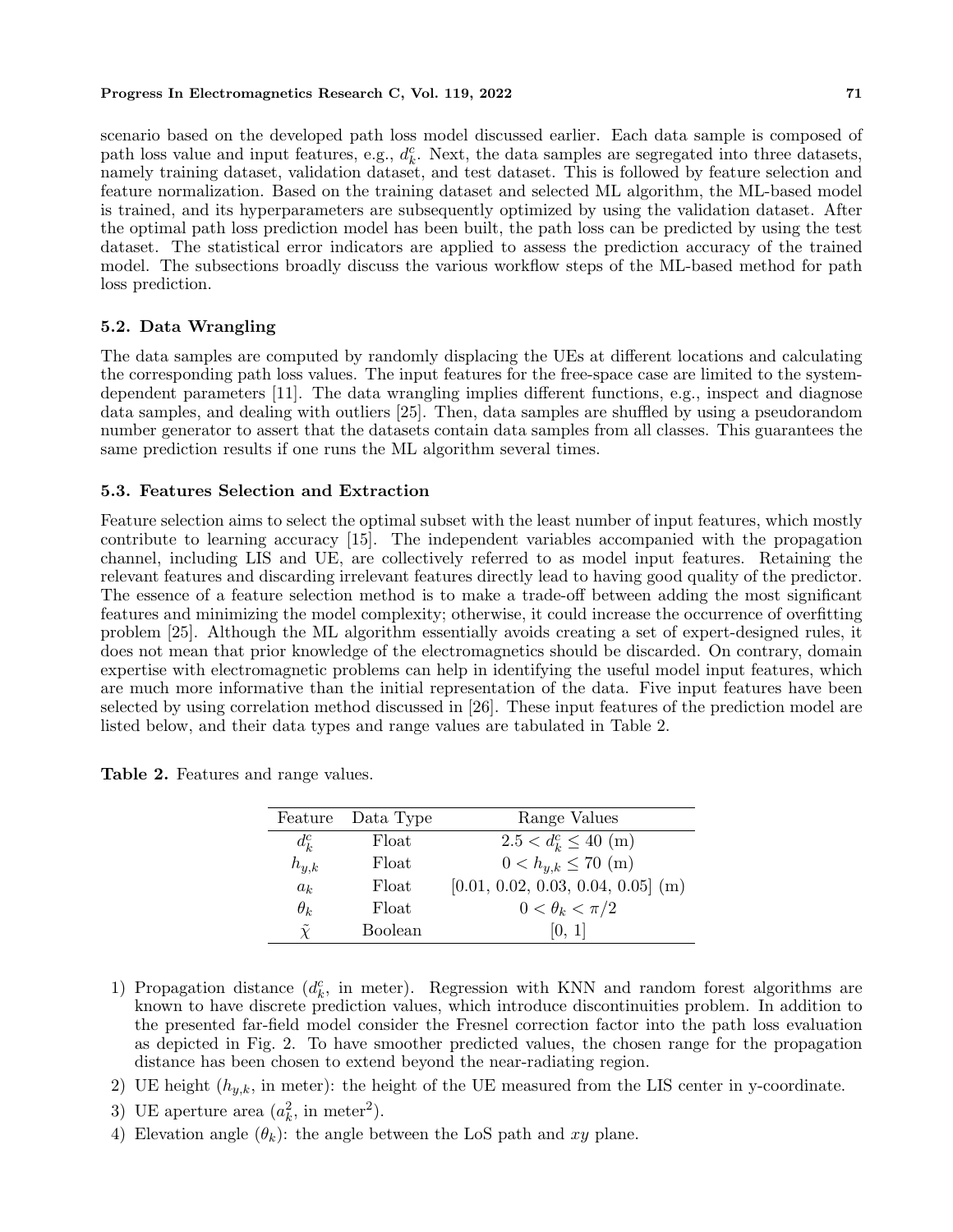5) ˜*χ*: The one-hot encoding [25] is used to replace spatial resolution values with one or more new features, which can have the values "0" and "1". So, any number of categories can be represented by a new feature per category. For instance, the class label "far-apart" corresponds to the case where UEs are far from each other by a distance  $\geq \tilde{\chi}$ , where it is encoded by "True". On the other hand, the class of closely spaced UEs is encoded by "False" for a distance  $\langle \tilde{\chi} \rangle$ .

The one-hot encoding consequently causes an imbalanced dataset, which necessitates a restoration of an even balance between majority class and minor class. The under-sampling technique [27] is then used to balance the dataset by reducing the size of the major class (True) in proportion to the minor class (False). This method is usually used when the number of data samples is sufficiently large. The method keeps all data samples in the minor class, and it randomly selects an equal number or percentage of data samples out of the major class. A balanced new dataset can be retrieved for modelling. The resulting number of data samples after preprocessing is 1,183,962 in total. The input features are further scaled by the normalization process [25]. Feature normalization is very imperative to ensure that all input features are set to the same scale. This guarantees faster convergence on model learning and satisfies uniform influence on the weights of input features [28].

#### **5.4. Data Division**

Data samples are partitioned into three datasets: training dataset, validation dataset, and test dataset. The training dataset is used to train the model, the validation dataset examines the performance of the potential model (i.e., model with different hyperparameters), while the test dataset is used to evaluate the final selected model. Deciding how much dataset is partitioned as the training dataset, validation dataset, and test dataset is somewhat arbitrary. A test dataset containing almost 20% of the dataset is a good rule of thumb [15]. The performance of the path loss prediction model is strongly dependent on the number and quality of training dataset. More training dataset leads to having more accurate reflections on the inherent laws and interrelationships among the labels and input features [11]. In this paper, the proportions of the training dataset, validation dataset, and test dataset of the whole dataset are divided into 65%, 15%, and 20%, respectively.

#### **5.5. Model Selection**

Model selection in ML is defined as the process of choosing one model among many candidate models. Notably, there may be many competing concerns whilst performing model selection goes beyond model performance, including complexity, resources availability, etc. Additionally, the purpose of ML method is to improve the performance on a specific task based on extensive data samples and a flexible model architecture [25]. The path loss prediction problem is classified as a typical supervised learning regression task [10], because the predicted path loss values are continuous and have labels. Therefore, it can be solved by using different regression algorithms, like neural network regression [29], random forest [30], support vector machine (SVM) [12], etc. These ML algorithms establish the mapping relationship between the inputs and outputs based on the input features and the corresponding path loss values by using the training dataset. Furthermore, the path loss values under new conditions are predicted by the trained model. KNN and random forest algorithms are selected from ensemble methods to build the path loss prediction models. It has been reported that these algorithms have good performance in predicting path loss values in [10, 15]. In addition, other many advantages will be revealed shortly in more details. The major principles of these algorithms are introduced as follows.

1) KKN ensemble learning algorithm belongs to the class of bagging methods [31]. This algorithm for KNN regression builds several instances of a KNN estimator on random subsets of the original training dataset and then aggregates their individual predictions to form a final prediction. It serves as a mean to reduce the variance of a single KNN estimator by introducing randomization into its construction procedure [31] and then makes an ensemble out of it. The mechanism of KNN algorithm itself is to find the *knn* samples closest to the query sample to be predicted based on a distance metric [32]. Then it performs the prediction based on averaging the information of these *knn* nearest neighbors. Here, the used distance metric is the Euclidean distance. The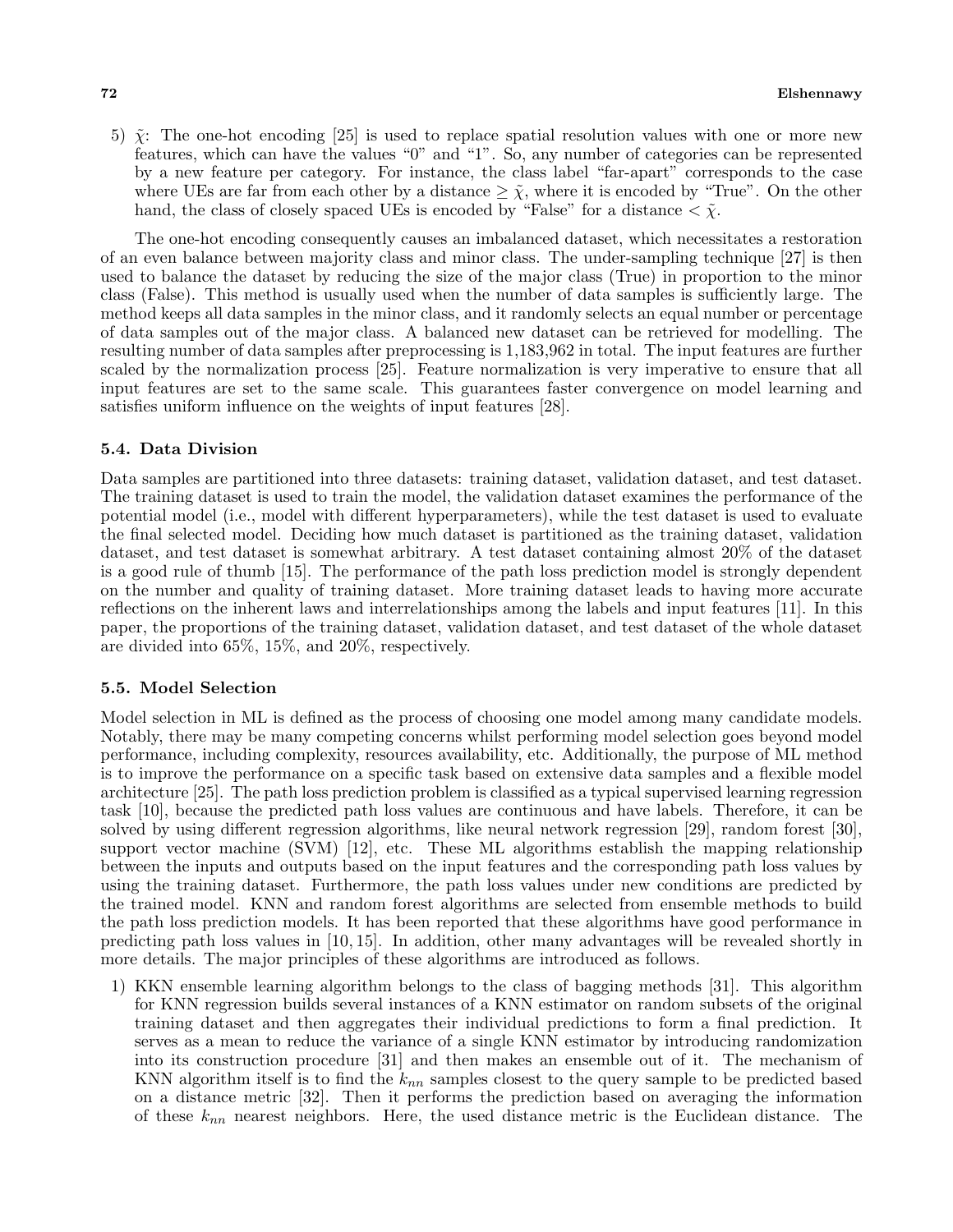KNN algorithm is characterized by no explicit training process, and its implementation is very straightforward [28].

2) Random forest predictor is also a bagging method. Multiple individual ensembles are used to solve this regression problem, where it achieves an improvement in controlling overfitting [28]. It employs a decision tree algorithm as an ensemble member. Then it implements the bootstrap aggregating ensembles [30] in order to select the size of decision tree member from randomly-sampled out of the training dataset. Decision tree members are trained based on these samples, and then the result is obtained by averaging the results of all the decision tree members [28]. In addition, the input features are always randomly permuted at each split of the decision tree. Therefore, the best-found split may vary, even with the same training dataset. Thus, the greater the diversity of decision tree members is, the better the prediction performance and predictive accuracy improvement are [30]. By introducing both sample perturbations and feature perturbations, the diversity of decision tree members in random forest is increased and directly leads to fully grown and unpruned trees. Random forest algorithm is insensitive to input data samples and simple to implement, and it can handle thousands of input features [11].

#### **5.6. Model Training and Tuning**

The process of training a prediction path loss model based on ML methods involves providing the KNN and random forest algorithms with training dataset to learn from. The path loss prediction model is learned, but the question arises if the prediction model is generalizing well for making path loss predictions on new dataset. So, it is necessary to maximize the performance of trained model without having an overfitting problem or causing too high a variance. The best way to think about model tuning and hyperparameters is just like the settings of an algorithm, which can be finely adjusted to optimize the performance. Concisely, model tuning aims at acquiring the optimal hyperparameters values [11]. Model hyperparameters are those parameters defining the model architecture. Random forest and KNN algorithms are characterized by employing a few hyperparameters compared to other ML algorithms in model tuning [28].

Determination of the optimal hyperparameters values enables achieving high performance of the path loss prediction model. For random forest algorithm, the model accuracy is affected by these hyperparameters, including maximum tree depth (*dtree*), and the number of ensemble members [30]. Generally, a small ensemble with deep decision trees has a greater tendency toward overfitting than a shallow ensemble of many decision trees [15]. For KNN algorithm, *knn* is very crucial for the prediction performance. If *knn* is too small, the model becomes more complicated and may overlearn when the neighboring points are noises. Contrarily, large *knn* makes the model structure simple, but the neighboring samples with large differences will affect the prediction accuracy.

The GridsearchCV module of SciKit-Learn [33] is employed to find the optimal combination of hyperparameters by exhaustively searching over possible range values of the hyperparameters as tabulated in Table 3. After finding the optimal values, the hyperparameters values are then adjusted, and the optimal prediction model is built. Path loss can now be predicted by using the test dataset.

**Table 3.** Hyperparameters for KNN and random forest algorithms.

| Algorithm | Hyperparameter                          |          | Range Optimum Value |
|-----------|-----------------------------------------|----------|---------------------|
|           | Random Forest Number of Ensemble 10-200 |          | 100                 |
|           | $d_{tree}$                              | $5 - 50$ | 40                  |
| KNN       | $\kappa_{nn}$                           | $1 - 20$ |                     |

#### **5.7. Model Evaluation and Regression Metrics**

The performance of the path loss prediction models is measured by samples in the testing dataset. The evaluation metrics include complexity and prediction accuracy. These metrics are applied to assess the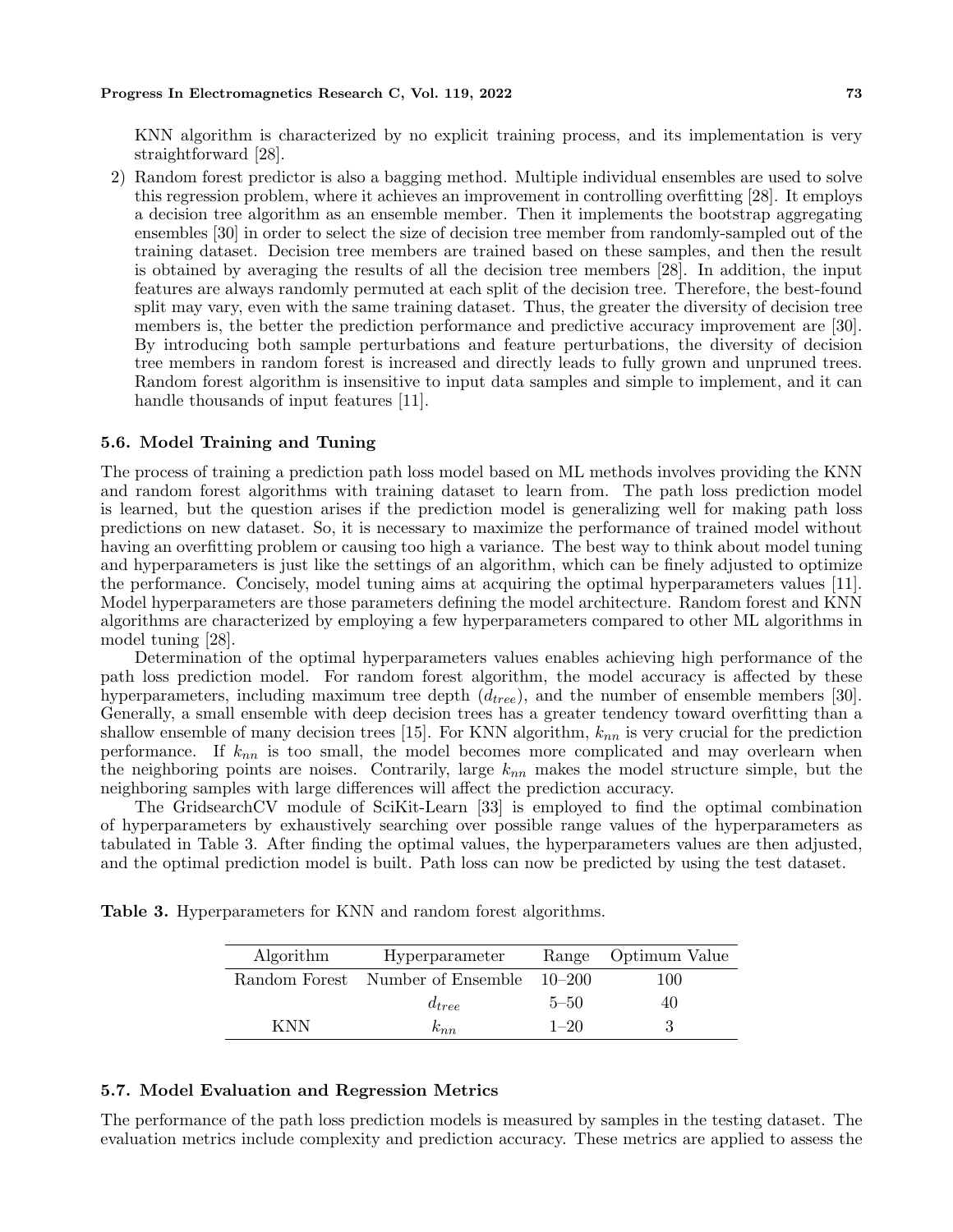prediction performance of the trained model. The statistical error indicators, namely mean absolute error (MAE), root mean square error (RMSE), and  $R^2$  score [25], are chosen as accuracy metrics. These accuracy metrics give a more congenital perspective for the evaluation of regression models.  $R^2$  score measures how much variability in dependent variables can be explained by the trained model. A bigger  $R^2$  score value indicates that a better fit between the prediction and the path loss value. MAE is an absolute measure of the goodness for the fitted model. RMSE gives an absolute number on how much the predicted results deviate from the actual ones [15]. MAE and RMSE are better used to compare performance between different regression models [12]. The accuracy metrics can be calculated by comparing the predictions with path loss values in the test dataset as in [11].

$$
MAE = \frac{1}{I} \sum_{i}^{I} |PL_{k,i}'' - PL_{k,i}'|,
$$
  
\n
$$
RMSE = \sqrt{\frac{1}{I} \sum_{i}^{I} (PL_{k,i}'' - PL_{k,i}')^{2}},
$$
  
\n
$$
R^{2} = 1 - \frac{\sum_{i}^{I} (PL_{k,i}'' - PL_{k,i}')^{2}}{\sum_{i} (PL_{k,i}'' - \overline{PL})^{2}},
$$
\n(6)

where *I* is the total number of samples of test dataset,  $PL''_{k,i}$  the path loss value of the *i*th sample in the test dataset,  $PL'_{k,i}$  the predicted value, and  $\overline{PL}$  the mean value  $\frac{1}{I}\sum_i PL''_{k,i}$ . It is worth mentioning that  $R<sup>2</sup>$  score is the only metric that manifests the overfitting problem, where one of the symptoms of occurrence in an overfitting problem is a high  $R^2$  score [25].

#### **5.8. Computational Complexity**

Another aspect in the assessment of the performance of the path loss prediction models based on ML methods is the complexity. It is necessary to evaluate the path loss value in a very short time, so that the spatial distribution of electromagnetic fields can be quickly updated in response to the propagation environment changes. The complexity associated with the ML-based algorithms is tabulated in Table 4 as presented in [32]. The ensemble methods generally multiply the complexity of the original model by the number of ensembles within the model and replace the training size by the size of each ensemble. For KNN algorithm, it is necessary to compare the distance between the query point and every point in the test dataset. This amounts to *N* operations for *N* samples in the dataset. For Euclidean distance, this operation is performed in  $\mathcal{O}(p)$  operations, where p is the number of features. Meanwhile, in training a number of decision trees (*ntrees*) within the random forest algorithm, a split has to be found until a *dtree* has been reached [34]. It is obvious from the table that the KNN algorithm has a lower complexity than the random forest algorithm. Moreover, KNN algorithm is defined as a memory-based non-parametric approach [32], hence it can immediately adapt to the new changes in the smart radio environment.

**Table 4.** Path loss prediction model complexity.

| Algorithm     | Training                     | Testing                    |
|---------------|------------------------------|----------------------------|
| KNN.          |                              | $\mathcal{O}(Np)$          |
| Random Forest | $\mathcal{O}(N^2pn_{trees})$ | $\mathcal{O}(p n_{trees})$ |

Bagging ensemble based KNN algorithm frequently requires distance computation of *knn* nearest neighbors for ensembles [28]. With the growth in dataset size, the KNN algorithm becomes computationally intensive. There are many accelerated variants of KNN algorithm, and they achieve better saving in the complexity. These algorithms are called KD-trees and locality-sensitive hashing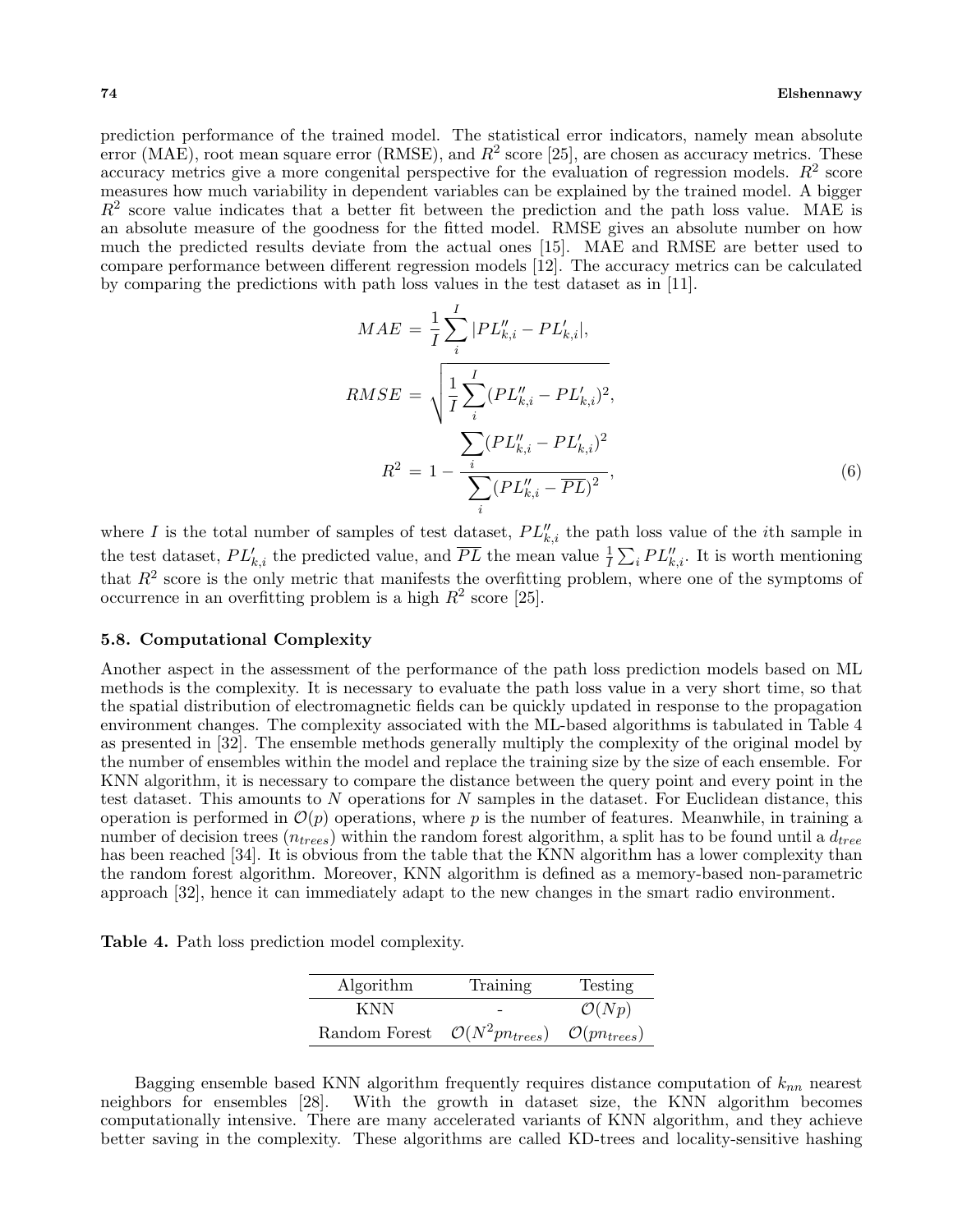[35]. Although these algorithms can significantly reduce the complexity, there is a trade-off between the prediction accuracy and reducing a model complexity burden. Alternatively, there are newly developed application-specific integrated circuit (ASIC) customized so-called tensor processing unit (TPS) for ML workloads instead of traditional central processing units (CPU) [36]. TPS can best offer faster processing and more memory capacity for ML workloads.

## **6. MODELS VALIDATION AND RESULTS**

The performance is evaluated for the path loss prediction models and compared with the path loss values in test dataset by using Tables 3 and 1. The path loss calculations are implemented in Anaconda environment using different packages [37] and Matlab software [23]. To visually demonstrate the prediction performance of path loss models, the first 100-samples in the test dataset is used to predict the path loss. The predicted path loss results are shown in Fig. 4. It is shown that the ML-based models can accurately predict the path loss values. As the ML-based models give good prediction results, they well capture the link between input features and path loss value. In support of the obtained results, the residual plots and error distribution histograms are chosen to further compare between the KNN algorithm and random forest algorithm.



**Figure 4.** Comparison between evaluated and predicted path loss values.

The residual plots for the regression models are shown in Fig. 5(a) and Fig. 5(b) (left subplots). The plots show the residuals of each path loss prediction model on the vertical axis computed for the training dataset and test dataset, and the predicted path loss values on the horizontal axis. This allows to finely observe the regions within the target values, which may be error prone. The residuals for KNN algorithm are more randomly dispersed around the horizontal axis than the random forest algorithm. Mostly, the residuals for KNN and random forest algorithm are at an order 10*e −* 6, which indicates that the path loss prediction models are performing well. Recall that the low residuals are attributed to the model tuning, where the optimal hyperparameters significantly influence the optimization of the model accuracy performance.

The prediction error distribution metric representing the proportion of occurrence of the prediction error situated in each given interval is employed to compare the model accuracy. For an accurate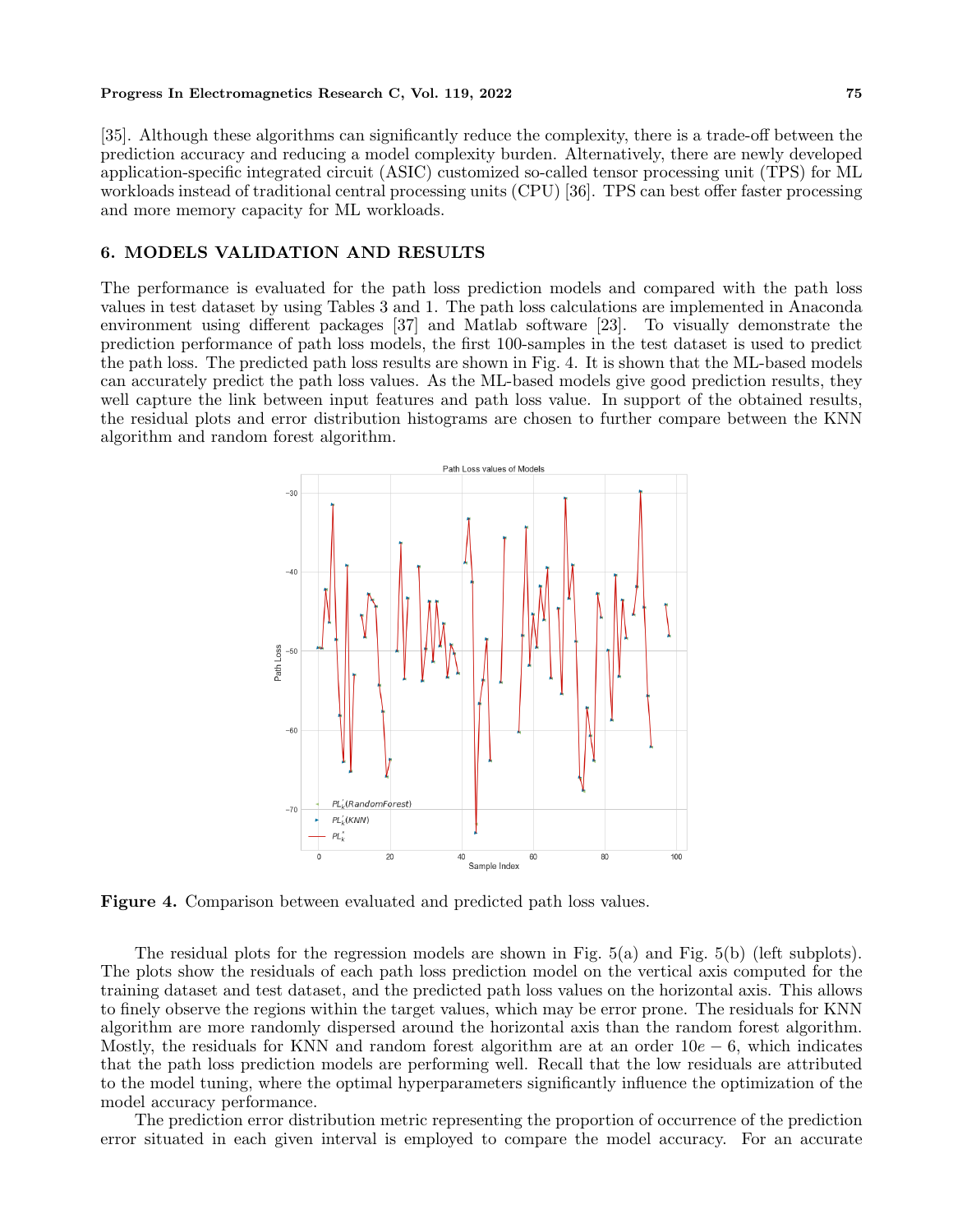#### **76 Elshennawy**



**Figure 5.** Residuals and prediction error distribution.

model, prediction errors should concentrate on both sides of zero, and the maximum error must be close to zero [10]. The histograms (right subplots) for the path loss prediction models show that the error is normally distributed around zero for KNN algorithm, which also indicates a well fitted model. Meanwhile, the prediction error distribution of random forest algorithm shows uneven error distribution around zero. Later, to further investigate other accuracy metrics, the resulting MAE, RMSE, and *R*<sup>2</sup> score of the prediction results are tabulated in Table 5. It confirms that the KNN algorithm outperforms random forest algorithm for the three-accuracy metrics.

| Algorithm     | MAE       | <b>RMSE</b>  | $R^2$ test data |
|---------------|-----------|--------------|-----------------|
| KNN.          | 1.336E-08 | 4.742E-08    | 0.9999998       |
| Random Forest | 8.070E-08 | - 3.1445E-07 | 0.9999950       |

For random forest algorithm, the significance of different input parameters is analyzed by using the permutation-based importance method described in [33]. The importance of a feature basically shows how much the input feature is frequently used in a decision tree within the random forest model. This method will randomly shuffle each feature and compute the change in the performance of the model. From Table 6, the input features, including propagation distance, and UE aperture area record the higher scores with respect to other input features in building random forest model. This can be as well inferred from the developed path loss model, and also the path loss model is mainly a function of the propagation distance as discussed in [17].

**Table 6.** Normalized importance of input features for random forest algorithm.

| Features             | Importance % |
|----------------------|--------------|
| Propagation Distance | 44.61        |
| UE Aperture Area     | 36.09        |
| Spatial Resolution   | 13.22        |
| <b>UE</b> Altitude   | 3.95         |
| Elevation Angle      | 2.12         |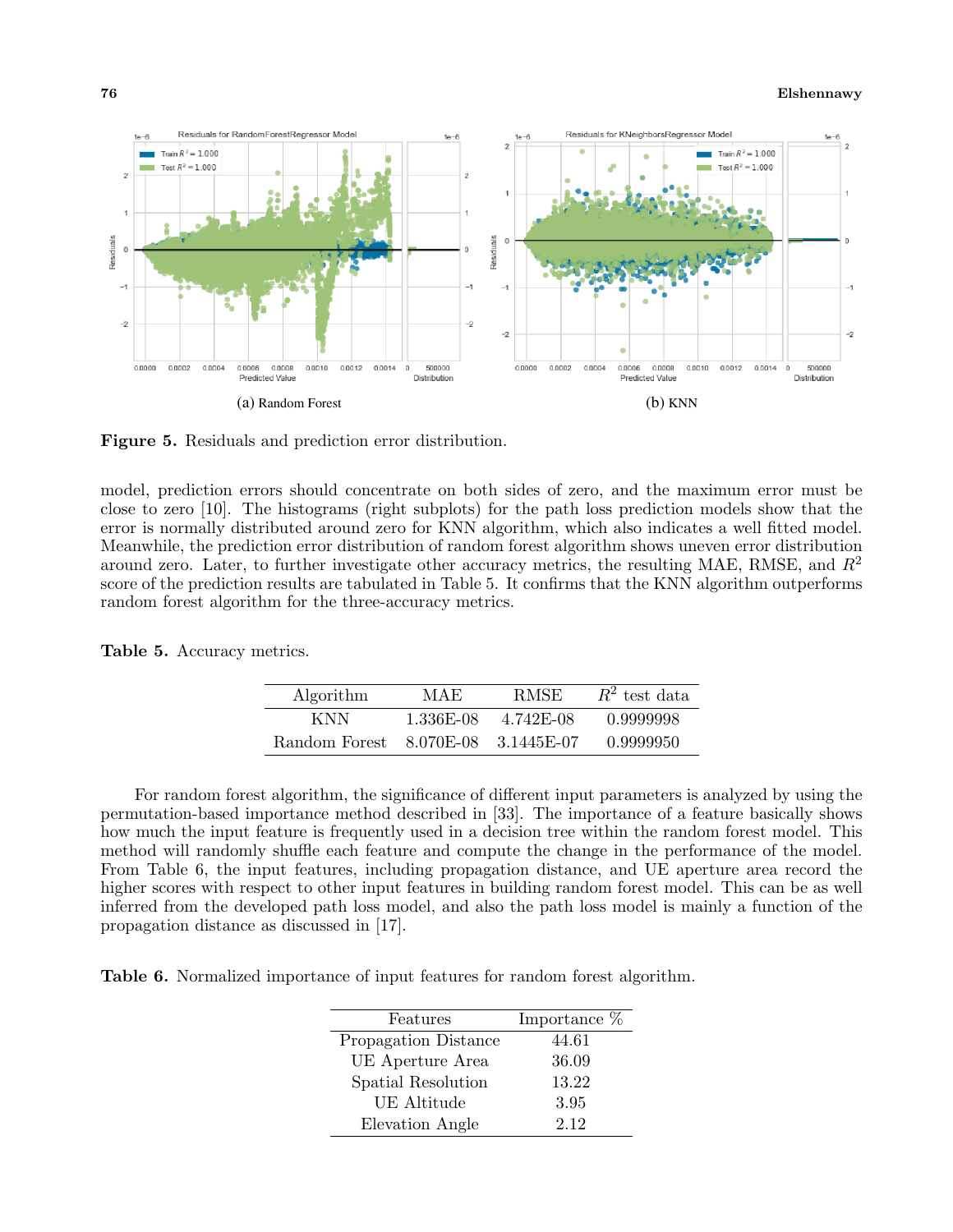#### **7. CONCLUSION**

The paper presents a machine learning framework for the path loss prediction problem of the LIS-to-UE in far-field region. The framework is based on machine learning and electromagnetics in predicting path loss model. By considering the qualitative aspects of the LIS-assisted wireless communication rather than relying on commonly used free-space path loss, the developed path loss model reveals an insightful aspect in controlling the path loss. It shows that the area of the LIS antenna aperture plays an important role in controlling the path loss for the LIS-assisted wireless communication. Therefore, it can serve as a guidance for determining the LIS physical area to achieve a certain path loss value less than the path length free space channel. It has also been demonstrated that machine learning framework provides a flexible modeling approach based on the training dataset for LIS-to-UE architecture. The path loss evaluation problem for the LIS-assisted wireless communication in the far-field region can be better solved by the supervised methods in ML based. Furthermore, the KNN algorithm has better prediction performance in terms of accuracy metrics like MAE, RMSE, *R*<sup>2</sup> score, and complexity than random forest algorithm. In addition, the importance of the input features has been analyzed for the random forest algorithm. Importance results show that the propagation distance is the dominant input feature. The LIS-assisted wireless communication is a newly emerging scenario, and the channel modeling and path loss prediction are still very interesting research topics. Future work will incorporate introduction of more machine learning-based models and different scenarios.

#### **REFERENCES**

- 1. Yuan, J., H. Q. Ngo, and M. Matthaiou, "Towards large intelligent surface (LIS)-based communications," *IEEE Transactions on Communications*, Vol. 68, No. 10, 6568–6582, 2020.
- 2. Najafi, M., V. Jamali, R. Schober, and H. V. Poor, "Physics-based modeling and scalable optimization of large intelligent reflecting surfaces," *IEEE Transactions on Communications*, Vol. 69, No. 4, 2673–2691, 2021.
- 3. Dardari, D., "Communicating with large intelligent surfaces: Fundamental limits and models," *IEEE Journal on Selected Areas in Communications*, Vol. 38, No. 11, 2526–2537, 2020.
- 4. Han, Y., W. Tang, S. Jin, C.-K. Wen, and X. Ma, "Large intelligent surface-assisted wireless communication exploiting statistical CSI," *IEEE Transactions on Vehicular Technology*, Vol. 68, No. 8, 8238–8242, 2019.
- 5. Kundu, N. K. and M. R. Mckay, "Large intelligent surfaces with channel estimation overhead: Achievable rate and optimal configuration," *IEEE Wireless Communications Letters*, Vol. 10, No. 5, 986–990, 2021.
- 6. Taha, A., M. Alrabeiah, and A. Alkhateeb, "Deep learning for large intelligent surfaces in millimeter wave and massive MIMO systems," *2019 IEEE Global Communications Conference (GLOBECOM)*, 1–6, 2019.
- 7. Di Renzo, M., F. Habibi Danufane, X. Xi, J. de Rosny, and S. Tretyakov, "Analytical modeling of the path-loss for reconfigurable intelligent surfaces — Anomalous mirror or scatterer?," *2020 IEEE 21st International Workshop on Signal Processing Advances in Wireless Communications (SPAWC)*, 1–5, 2020.
- 8. Tang, W., M. Z. Chen, X. Chen, J. Y. Dai, Y. Han, M. Di Renzo, Y. Zeng, S. Jin, Q. Cheng, and T. J. Cui, "Wireless communications with reconfigurable intelligent surface: Path loss modeling and experimental measurement," *IEEE Transactions on Wireless Communications*, Vol. 20, No. 1, 421–439, 2021.
- 9. Yildirim, I., A. Uyrus, and E. Basar, "Modeling and analysis of reconfigurable intelligent surfaces for indoor and outdoor applications in future wireless networks," *IEEE Transactions on Communications*, Vol. 69, No. 2, 1290–1301, 2021.
- 10. Wen, J., Y. Zhang, G. Yang, Z. He, and W. Zhang, "Path loss prediction based on machine learning methods for aircraft cabin environments," *IEEE Access*, Vol. 7, 159251–159261, 2019.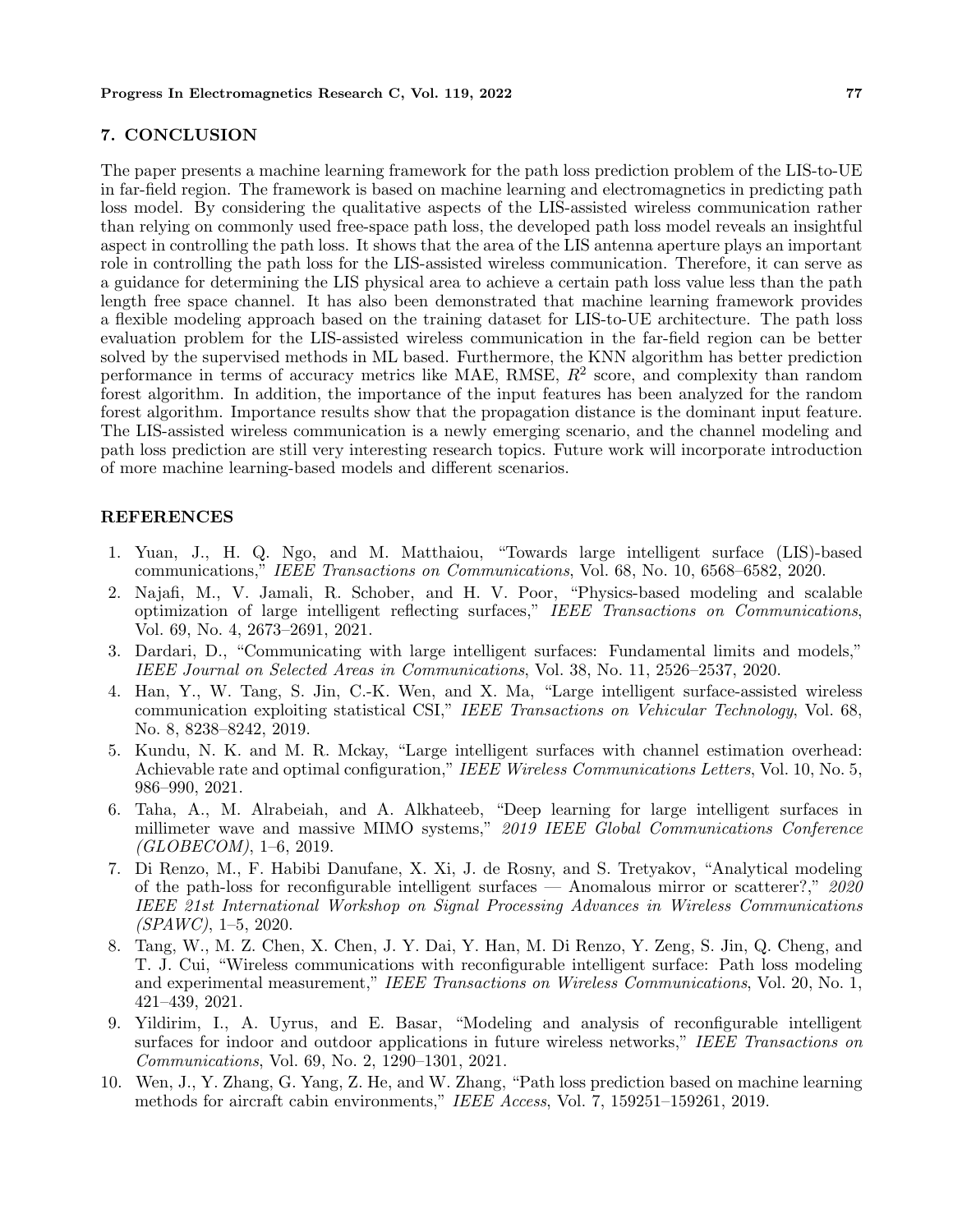- 11. Zhang, Y., J. Wen, G. Yang, Z. He, and J. Wang, "Path loss prediction based on machine learning: Principle, method, and data expansion," *Applied Sciences*, Vol. 9, No. 9, 2019, [Online]. Available: https://www.mdpi.com/2076-3417/9/9/1908.
- 12. Duangsuwan, S., P. Juengkittikul, and M. Myint Maw, "Path loss characterization using machine learning models for GS-to-UAV-enabled communication in smart farming scenarios," *International Journal of Antennas and Propagation*, Vol. 2021, 5524709, Aug. 2021, [Online]. Available: https://doi.org/10.1155/2021/5524709.
- 13. Aldossari, S. and K.-C. Chen, "Predicting the path loss of wireless channel models using machine learning techniques in mmWave urban communications," *2019 22nd International Symposium on Wireless Personal Multimedia Communications (WPMC)*, 1–6, 2019.
- 14. Juang, R.-T., "Explainable deep-learning-based path loss prediction from path profiles in urban environments," *Applied Sciences*, Vol. 11, No. 15, 2021, [Online]. Available: https://www.mdpi.com/2076-3417/11/15/6690.
- 15. Zhang, Y., J. Wen, G. Yang, Z. He, and X. Luo, "Air-toair path loss prediction based on machine learning methods in urban environments," *Wireless Communications and Mobile Computing*, Vol. 2018, 8489326, Jun. 2018, [Online]. Available: https://doi.org/10.1155/2018/8489326.
- 16. Ellingson, S. W., "Path loss in reconfigurable intelligent surface-enabled channels," *2021 IEEE 32nd Annual International Symposium on Personal, Indoor and Mobile Radio Communications (PIMRC)*, 829–835, IEEE, 2021.
- 17. Molisch, A. F., K. Balakrishnan, D. Cassioli, C.-C. Chong, S. Emami, A. Fort, Johan, Karedal, J. Kunisch, H. G. Schantz, U. G. Schuster, and K. Siwiak, "IEEE 802.15.4a channel model-final report," 2004.
- 18. Hu, S., F. Rusek, and O. Edfors, "Beyond massive mimo: The potential of data transmission with large intelligent surfaces," *IEEE Transactions on Signal Processing*, Vol. 66, No. 10, 2746–2758, 2018.
- 19. Jide, Y., H.-Q. Ngo, and M. Matthaiou, "Large intelligent surface (LIS)-based communications: New features and system layouts," *IEEE International Conference on Communications*, IEEE, arXiv:2002.12183, Feb. 2020.
- 20. Balanis, C. A., *Antenna Theory: Analysis and Design*, Wiley-Interscience, 2005.
- 21. Greenquist, R. E. and A. J. Orlando, "An analysis of passive reflector antenna systems," *Proceedings of the IRE*, Vol. 42, No. 7, 1173–1178, 1954.
- 22. Silver, S., *Microwave Antenna Theory and Design*, S. Silver, et al., Ed., [Massachusetts Institute of Technology. Radiation Laboratory Series. No. 12], McGraw-Hill Book Company, 1949, [Online]. Available: https://books.google.com.eg/books?id=Fi42MwEACAAJ.
- 23. MATLAB, "Version 7.10.0 (R2010a)," Natick, The MathWorks Inc., Massachusetts, 2010.
- 24. Ozdogan, O., E. Bjornson, and E. G. Larsson, "Intelligent reflecting surfaces: Physics, propagation, and pathloss modeling," *IEEE Wireless Communications Letters*, Vol. 9, No. 5, 581–585, 2020.
- 25. Muller, A. and S. Guido, "Introduction to machine learning with python: A guide for data scientists," O'Reilly Media, 2016, [Online]. Available: https://books.google.com.eg/books?id= vbQlDQAAQBAJ.
- 26. Huang, J., N. Huang, L. Zhang, and H. Xu, "A method for feature selection based on the correlation analysis," *Proceedings of 2012 International Conference on Measurement, Information and Control*, Vol. 1, 529–532, 2012.
- 27. Mohammed, R., J. Rawashdeh, and M. Abdullah, "Machine learning with oversampling and undersampling techniques: Overview study and experimental results," *2020 11th International Conference on Information and Communication Systems (ICICS)*, 243–248, 2020.
- 28. Ray, S., "A quick review of machine learning algorithms," *2019 International Conference on Machine Learning, Big Data, Cloud and Parallel Computing (COMITCon)*, 35–39, 2019.
- 29. Popoola, S. I., A. Jefia, A. A. Atayero, O. Kingsley, N. Faruk, O. F. Oseni, and R. O. Abolade, "Determination of neural network parameters for path loss prediction in very high frequency wireless channel," *IEEE Access*, Vol. 7, 150 462–150 483, 2019.